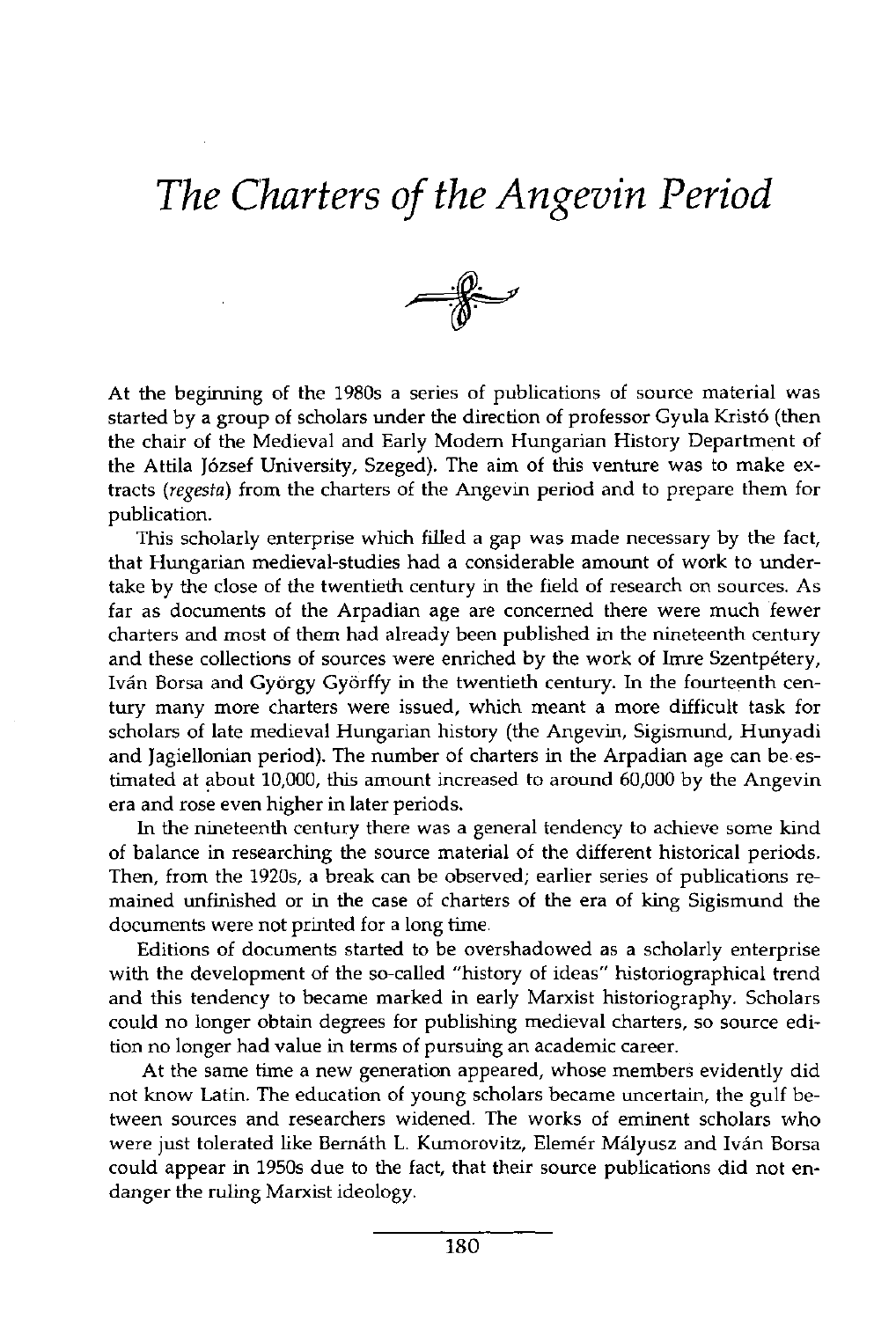This situation changed, when Hungarian historical studies loosened it political connections. New generations obtaining their university degrees in the 1960s and later appeared on the scene with significant publications based on archival researches. It was clear to all concerned that Hungary had a remarkable backlog in medieval source publications in relation of even to neighbouring countries.

The most important effort to publish documents started in Croatia at the beginning of the twentieth century. These volumes of charters marked by the name of Smiciklas were published till 1934, then, after a short pause, the work continued and now it has reached the end of the Angevin period. The publication of sources in Romania is represented on the one hand by the volumes of *Documenta Romaniae Historica* and on the other by the series of documents of the Transylvanian Saxons which started around 1900. The latter covered archival material up to the fifteenth century. The volumes of the charters of Burgenland have been published from 1955. The publication of documents in Slovakia started in the 1970s with the series of *Codex Diplomaticus et Epistolaris Slovaciae* and the extracts (regesta) of the Angevin period (Slovakian Collection of Charters).

In Hungary research on the Angevin period had already been neglected in the nineteenth century, the Arpadian age and the era of the Hunyadis seemed to be more interesting for scholars because of national reasons and a better knowledge of published sources. At the turn of the century only Antal Pór treated the time of the Angevin kings in depth.

The systematic publication of charters from the Angevin period started in the nineteenth century. The volumes of the *Archive of the Angevin Period* were published from 1878 till 1920. Unfortunately, this work came to a standstill, the last volume stopped at March 1359. Since some documents of the Angevin era had already appeared in several source publications - mainly in Fejér's *Codex diplomaticus Hungáriáé ecclesiasticus ac civilis* consisting of more than 40 volumes - only the unprinted charters were published partly in complete, partly in abridged form.

The neglect of the Angevin period within the research on the Hungarian Middle Ages and the personal encouragement of Elemér Mályusz gave Gyula Kristó and his colleagues the decisive stimulus to publish all the edited and unedited charters of the age in chronological order, in the Hungarian language and in extract form together with critical notes and references to earlier editions.

This collective research work was made possible by the appearance of a specialised team dealing with medieval history inside the Attila József University, Szeged. This team, due to the scientific and educational activity of Gyula Kristó formed a kind of "school", which has been working now as the "Medieval Workshop of Szeged" publishing the *"Early Hungarian Historical Lexicon"* and a series of monographs (collections of sources included) as well.

From the beginning of the 1980s the most talented disciples of Professor Kristó obtained employment in the University of Szeged or in the County Archive of Csongrád (Szeged). Among the authors of the published volumes of the Angevin period Professor László Blazovich represents the older generation, Lajos Géczi and Tibor Almási the younger generation. With the help of Professor Ferenc Makk (chair of the Historical Auxiliary Sciences Department) and his colleague,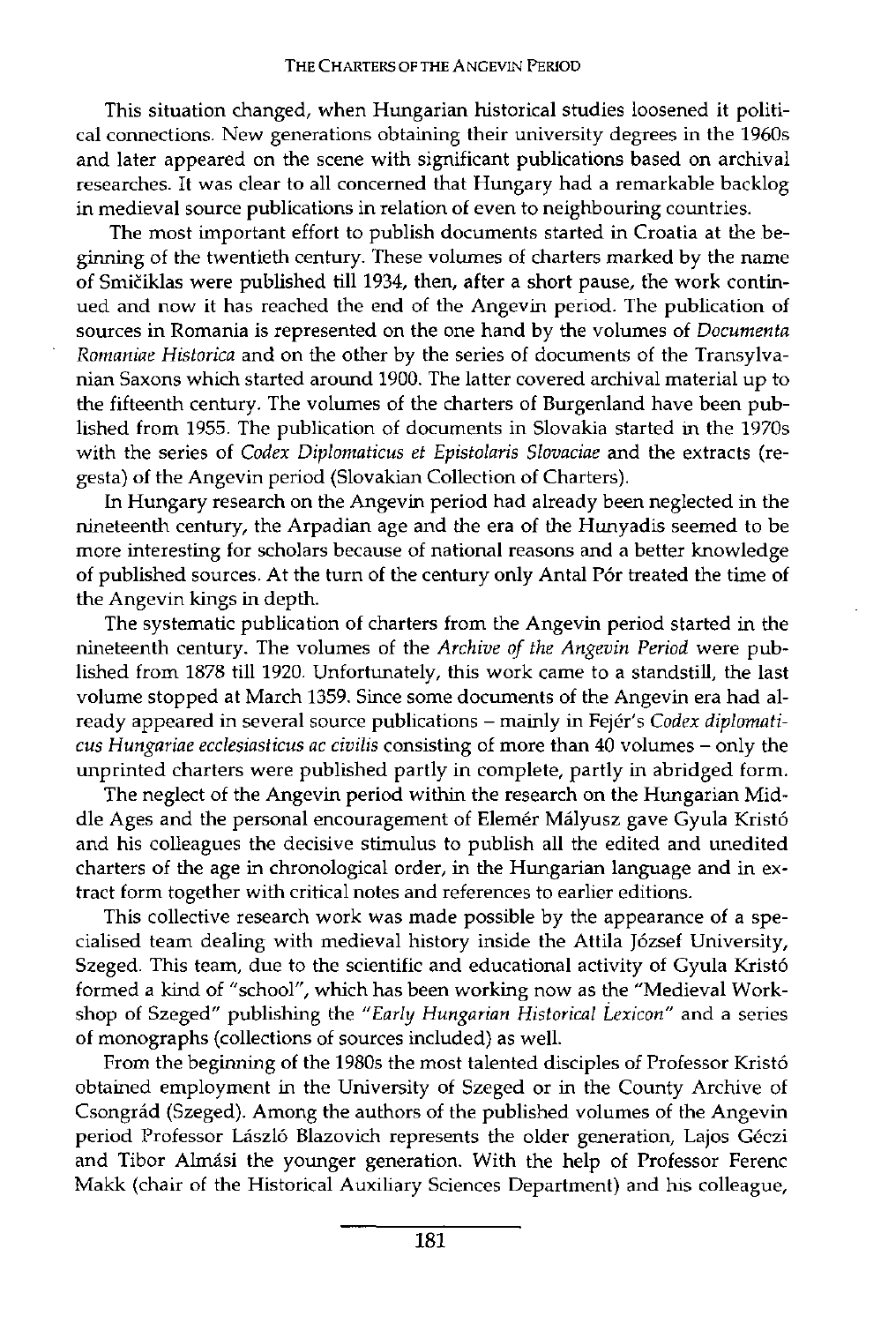## ILDIKÓ TÓTH

Tibor Almási students were influenced towards medieval studies and source publications in the early 1990s. Institutionally the medieval studies minor branch of the MA diploma and the postgraduate medieval studies PhD program helped this process in the 1990s. One of the results was the appearance of a young researcher, Ferenc Piti who participated in the doctoral program, and published two volumes of charters of the Angevin period.

After the preparations, the actual research work started in 1983 with a search for published charters in books and periodicals (from 1983 till 1985). According to preparatory estimaties the complete work would contain extracts of about 45,000 charters concerning Hungarian topics from the Angevin era. The main goal was to publish collection of extracts, so, exceptionally charters were to be published in the original form (i.e. *in extenso).* The language of the extracts is Hungarian, since most scholars using this edition are dealing with Hungarian history. The authors of the volumes took into consideration the experience of the *Archive of the Age of Sigismund* edited by Elemér Mályusz. At the same time they departed from the principles of Mályusz, e.g. they did not make any difference in length between published and unpublished charters or between "relevant" or "irrelevant" documents.

This great venture of contemporary Hungarian historical science was started in the 1980s by historians in different cities, working in different institutions. Later it became basically an enterprise of scholars living in Szeged.

The researches concerning the collection of documents have been funded by the *National Scientific Research Fund.* The publications were sponsored at first by the program called *The Recording and Editing of Cultural and Historical Documents*  directed by academician Tibor Klaniczay, then by the *Archival College of the National Cultural Fund.* The edition of recent volumes have been supported by . the *Ministry of the National Cultural Heritage.* 

The work on the charters started in the second half of the 1980s. Each volume contains charters from one or more years and the extracts of documents follow each other in chronological order. The first volumes of the edition comprised the charters of a number of years. The increased number of documents after 1320 made it necessary for the charters of each year to be published in separate volumes. To facilitate and organise the research the authors were asked to make extracts from the charters of years following each other in order to be able to examine a relatively longer period in a unified way. So far 14 volumes have appeared.

The first volume produced by Gyula Kristó was published in 1990. It contains extracts of charters (806) between 1301 and 1305. The seventh volume of the series written by László Blazovich and Lajos Géczi was published in 1991. This book consists of 733 extracts from the year 1323. The second volume edited by Gyula Kristó appeared in 1992 and comprised 1036 charters from 1306 till 1310. In 1993 the eighth volume written by László Blazovich containing 613 documents was published. It was followed by the third volume with 885 regestas from the years 1311-1314, edited by Gyula Kristó. Two years later, in 1994 appeared the fourth volume also compiled by him. This consisted of 697 charters from the period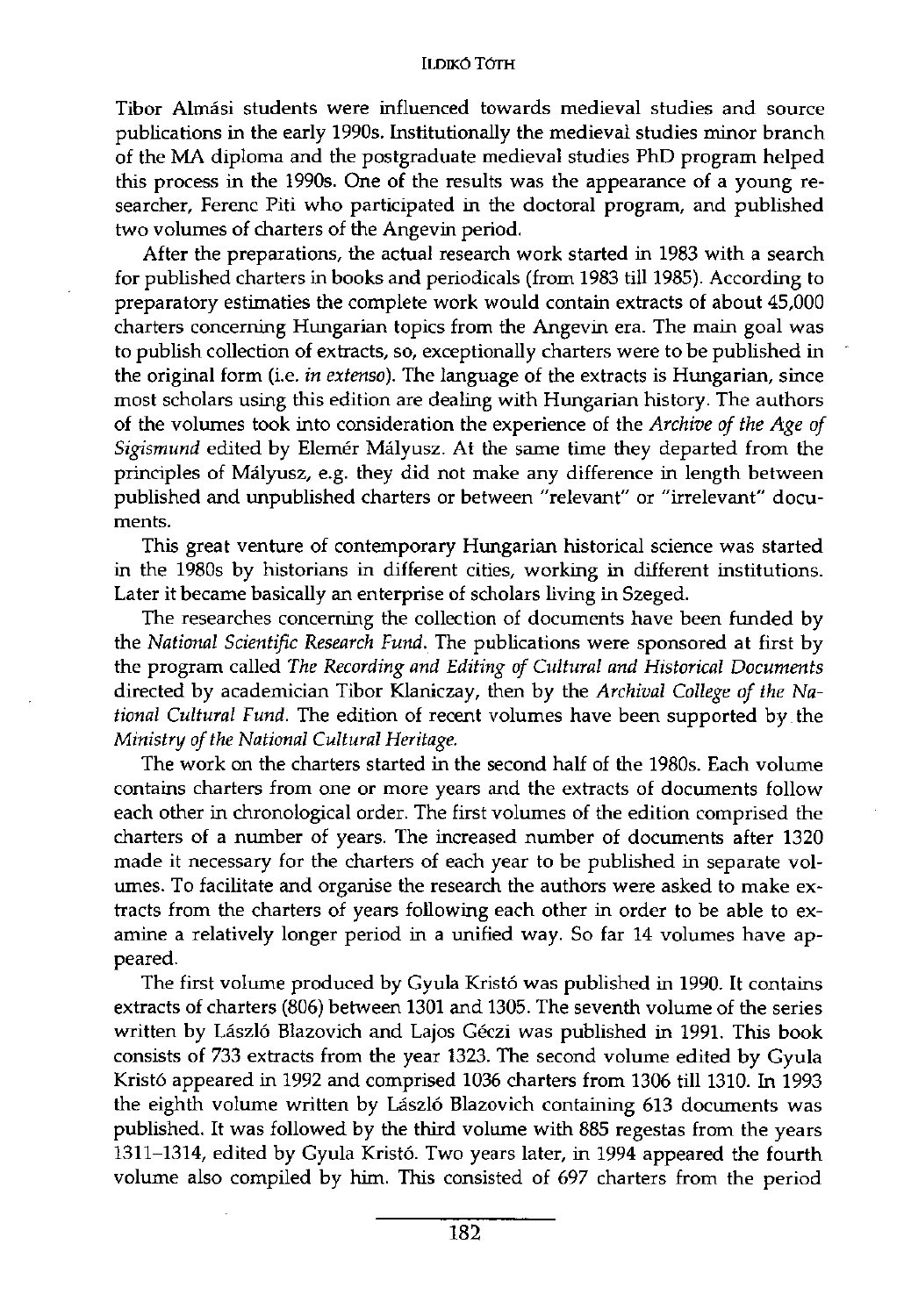between 1315 and 1317. In the same year the eleventh volume was published, the work of Tibor Almási comprising 632 extracts, from the year 1327. The sixth volume of the series was compiled by Lajos Géczi and contained the charters of 1325, i.e. 597 extracts. This book was printed in 1997. In 1998 Gyula Kristó produced his next volume (fifth volume of the edition) for the period 1318-1320 with 990 documents. The first volume of the young researcher, Ferenc Piti was published in 1999. This book (vol. XXIII.) included 990 extracts from 1318-1320. The year 2000 saw the appearance of two publications, the tenth and the sixth volumes of the series. In the former László Blazovich and Lajos Géczi brought out 588 extracts from the year 1326, while in the latter volume Gyula Kristó published 916 extracts from the period 1321-1322. This year two volumes have also been issued. In the book (vol. XXIV) of Ferenc Piti 777 extracts has been published from the year 1340, while in the work (vol. XXII) of Tibor Almási 520 extracts from 1328 can be found.

In the volumes issued so far there are altogether 10,574 extracts from about 25,000 charters, since in lots of cases the original documents are missing, so the editors had to use transcripts and copies.

The aim of the series and its underfying principles were fixed by the editorial committee consisting of Gyula Kristó (chief editor), László Blazovich, Géza Érszegi and Ferenc Makk, and set out in the preface of the first volume (1990). Only those archival sources were extracted, which had been written between 1 January 1301 and 30 March 1387 and which had references to the territory of Hungary. At the same time documents concerning the internal affairs of the Dalmatian coastal cities sometimes belonging to the Hungarian Kingdom, or concerning the occurrence of Hungarian coins abroad were excluded. The clear intention of the editorial committee was to finish the volumes dealing with the era of Charles I (1301- 1342) as soon as possible, then to continue the series - the age of Louis I (1342- 1382) and Queen Mary (1382-1387) - with the participation of young researchers. As of July 2001 the work has been supported by the *National Research and Development Program* of Hungary.

The medieval collection constitutes the core of the research. This collection can be found in the Hungarian National Archive, partly in the archive of documents preserving the original charters before 1526 (the battle of Mohács) and in the collection of photos of documents from the same period containing 100,000 or so photocopies.

A list of abbreviations in three parts can be found in the first volume of the series and the further volumes give the explanations for other abridgements too. At the end of each volume there is a list of names (place and personal names), which makes its practical use easier for those, who are interested in definite persons or places. In this respect in addition to historians other scholars may benefit from these volumes, such as linguists, archeologists etc.

The material of some volumes has been filed in computer programs, which makes it possible to have complete lists and experts in computer use may search for different subjects and ideas.